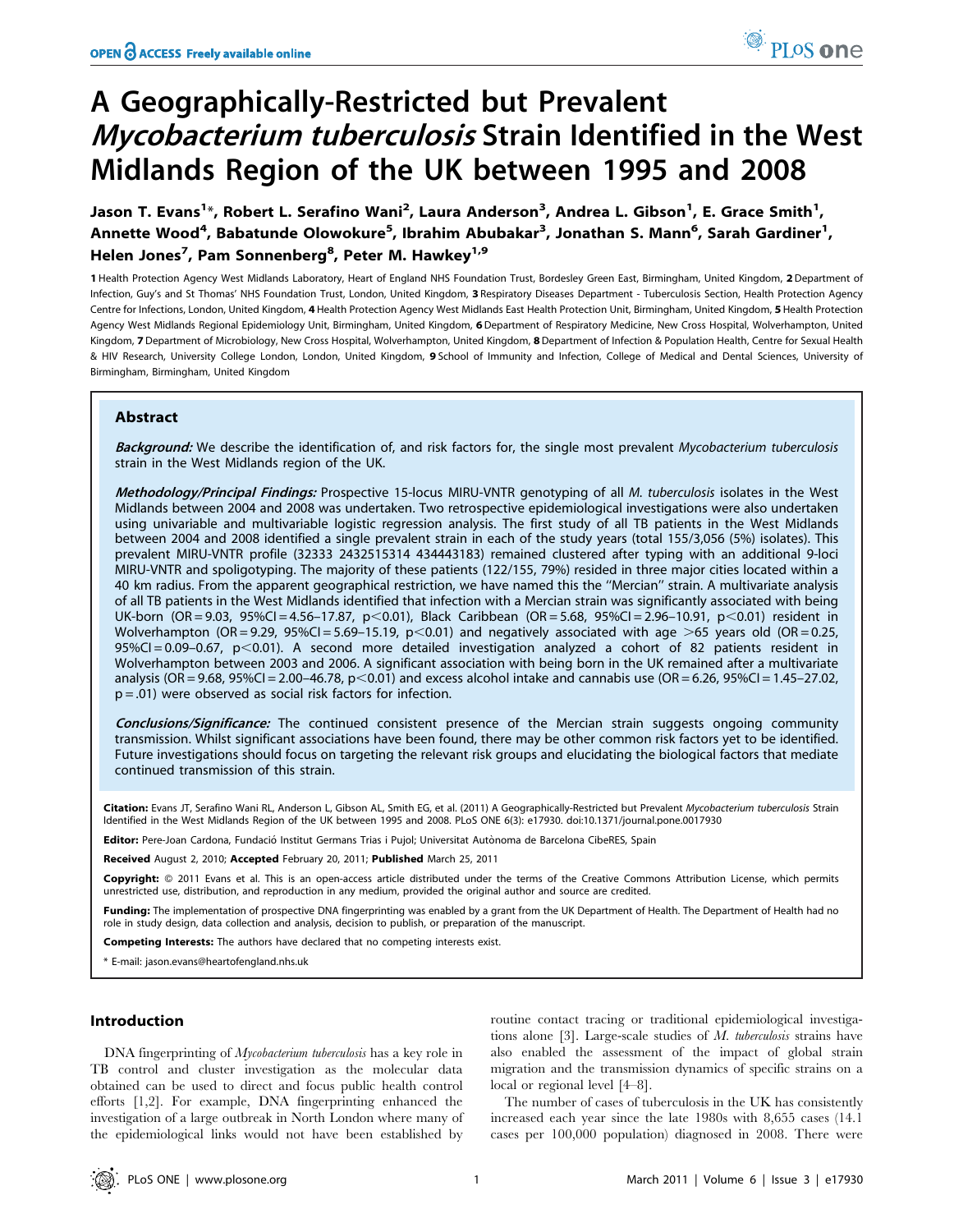1,012 clinical cases (18.7 per 100,000) in the West Midlands region of the UK with a 43% increase in case numbers in the region since 2000. Birmingham is the largest city in the West Midlands with a rate of 42.4 cases per 100,000 in 2008. There were 44.3 cases per 100,000 in London in 2008. There is large variation in the incidence of TB across the West Midlands, with rates highest in one urban area of Birmingham  $(>80$  cases per 100,000) and lowest in rural Worcestershire  $\leq 4$  cases per 100,000 in 2008) [9].

We analyzed all M. tuberculosis isolates in the West Midlands region of the UK from 2004 and 2008 by universal prospective DNA fingerprinting and identified the most prevalent strain. We then examined the geographical distribution and epidemiological characteristics of cases infected with this strain in the West Midlands region, and in the city of Wolverhampton, which was found to have the highest proportion of patients with this strain.

## Methods

#### Study Population

The setting for this study was the West Midlands region of the UK. This region had a total population of 5.4 million in 2008. The city of Birmingham has the largest population in the West Midlands with one million inhabitants [10]. Prospective universal DNA fingerprinting was undertaken between 2004 and 2008 with retrospective genotyping carried out on strains isolated before 2004. Retrospective observational epidemiological investigations were undertaken within one city and on a regional scale.

#### Case definition

Patients with the MIRU-VNTR profile of the most prevalent M. tuberculosis strain in the West Midlands were included in further epidemiological investigation.

#### Mycobacterial strains and DNA fingerprinting

The HPA Midlands Regional Centre for Mycobacteriology undertook IS6110 Restriction Fragment Length Polymorphism (RFLP) typing on specific requested M. tuberculosis strains until 2004. From 2004 onwards, all M. tuberculosis isolates received from laboratories in the West and East Midlands at the HPA Midlands Regional Centre for Mycobacteriology at Birmingham Heartlands Hospital identified as members of the M. tuberculosis complex were analysed by MIRU-VNTR (Mycobacterial Interspersed Repetitive Units containing Variable Number Tandem Repeats) typing using 15 loci as previously described (ETR-A, -B, -C, -D, -E and MIRU-02, -10, -16, -20, -23, -24, -26, -27, -39, -40) [1,11,12]. The most recent complete calendar year available for molecular and epidemiological data analysis was 2008. A selection of strains were analysed by nine additional loci (Mtub04, Mtub21, QUB-11b, Mtub29, Mtub30, Mtub34, Mtub39, QUB-26, QUB-4156) that together with the 15 loci comprise the internationally optimised set of 24 loci [13].

# M. tuberculosis strain clustering analysis

MIRU-VNTR and IS6110 RFLP data were entered into BioNumerics v5.1 (Applied Maths, Saint Marten-Latem, Belgium) to identify clustered MIRU-VNTR profiles. MIRU-VNTR data was queried against the HPA UK Mycobacterium tuberculosis Strain Typing Database which contains 26,879 typed M. tuberculosis strains from six contributing centres in the United Kingdom [14].

# Confirmation of the most prevalent MIRU-VNTR profile as a single strain by IS6110 RFLP

For M. tuberculosis isolates originally cultured between 1995 and 2003, DNA fingerprinting was undertaken retrospectively on requested clusters with significant epidemiological links. Strains were retrospectively analyzed by MIRU-VNTR and IS6110 RFLP typing to confirm the genetic relatedness within clusters. IS6110 RFLP interrogates a different and independent genetic sequence than MIRU-VNTR typing. IS6110 RFLP was undertaken in accordance with the international standardized protocol using *M. tuberculosis* strain MT14323 as a control strain [15].

# Assignation of global clade lineage

Spoligotyping was carried out to identify the global strain family that the most prevalent strain is part of. Spoligotyping was performed using the Luminex Multianalyte Profiling System as previously described [16]. Spoligotype families were assigned by comparison to the international SpolDB4 database [17].

# West Midlands regional epidemiological analysis

Patients with M. tuberculosis strains identified as the Mercian strain between 2004 and 2008 were compared to all patients with tuberculosis in the West Midlands between 2004 and 2008 in the HPA Enhanced Tuberculosis Surveillance System. The HPA Enhanced Tuberculosis Surveillance System contains molecular, pathological, and treatment data on all notified cases of tuberculosis in England including culture-confirmed cases and clinically diagnosed cases. All patients with strain typing data were selected for comparison. Two levels of patient residence were analyzed: West Midlands Health Protection Unit and Local Authority. Local HPA Health Protection Units work alongside the National Health Service in England providing specialist support in communicable disease and infection control. There are three Health Protection Units in the West Midlands: West Midlands East, West Midlands North, and West Midlands West. The major cities of Birmingham and Coventry are located in West Midlands East, Stoke-on-Trent in West Midlands North, and Wolverhampton in West Midlands West. More specific analysis of patient residence was undertaken by analyzing patient location within one of 33 Local Authority regions in the West Midlands. Local Authorities are administrative regions that are based on city or county boundaries.

# Geographical distribution of the Mercian strain within the West Midlands region

Laboratory records of patients with the most prevalent strain were used to map patient residential location using postcode within the West Midlands.

#### City specific epidemiological investigation

When it became apparent that there was a cohort of patients in Wolverhampton with an indistinguishable MIRU-VNTR profile, a retrospective review of patient case notes and interview of specialist tuberculosis nurses who were involved with the care of these patients was undertaken for culture-positive patients resident in Wolverhampton diagnosed with the same indistinguishable MIRU-VNTR profile between June 2003 and February 2006 to identify common factors and potential epidemiological links. These patients were compared to culture-positive cases diagnosed with other strains in 2004.

A questionnaire was designed to collect comprehensive epidemiologic information including demographic characteristics, clinical history, predisposing risk factors and evidence of contact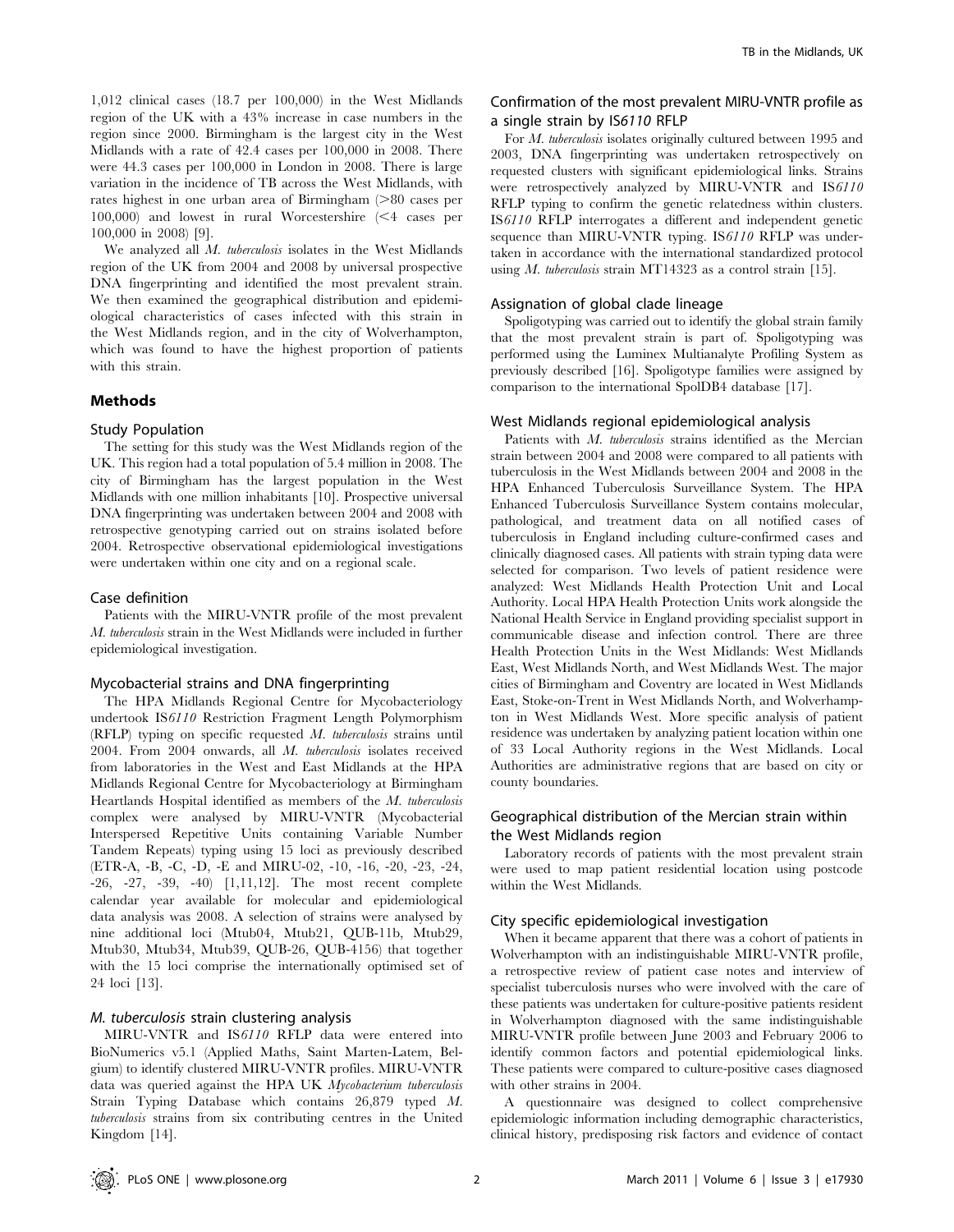with patients with active disease caused by any strain. Information was also obtained on occupational, social and recreational history, compliance with tuberculosis treatment and change in weight after eight weeks treatment. Chest radiographs of all patients were reviewed for the presence of cavitation.

# Statistical analysis

Proportions calculated from epidemiological data obtained from the West Midlands regional and Wolverhampton city datasets were compared using Pearson's chi-squared test with Fisher's exact test where necessary. Univariate and multivariate logistic regression modeling was used to test the significance of odds ratios in Stata v10 (Stata Corp, College Station, TX, USA). The multivariable model was assembled by adding covariates individually in decreasing order of significance and the ''goodness of fit'' of each model was assessed using the likelihood ratio test. All cases with missing values for the variables examined were excluded from the multivariate model with 114 patients infected by the Mercian strain and 1,891 patients in the control group included. Differences in proportions between entries with complete data for each variable and missing data for at least one variable was analysed. A univariate analysis of the epidemiological investigation of patients resident in Wolverhampton was undertaken using EpiData Analysis v2.2 (EpiData Association, Odense, Denmark). The extent of any association was expressed as an odds ratio (OR) with 95% confidence intervals.

## Ethics Statement

This report details the current status of the investigation into the most prevalent strain in the West Midlands, which has been undertaken as part of normal public health practice by microbiologists, respiratory physicians, and public health teams. Therefore, specific ethical approval was not required. The Health Protection Agency (HPA) has Patient Information Advisory Group permission under the Health and Social Care Act 2001 to collect and analyse such data for public health purposes.

## Results

## M. tuberculosis strains

Between 2004 and 2008, 4,830 isolates were typed from 31 referring laboratories in the West and East Midlands. Duplicate isolates ( $n = 171$ ) were removed so that 4,659 isolates representing the first typed isolate from each patient between  $1<sup>st</sup>$ January 2004 and 31<sup>st</sup> December 2008 were selected. From 4,659 isolates typed, 3,056/4,659 (66%) originated from patients resident in the West Midlands and 1,603/4,659 (34%) from patients resident in the East Midlands. The single most prevalent MIRU-VNTR profile was 32333 2432515314, which was identified in 156/4,659 (3%) isolates across the West and East Midlands and 155/3,056 (5%) isolates in the West Midlands. Only one strain with this MIRU-VNTR profile was identified in the East Midlands. This profile was identified soon after universal prospective DNA fingerprinting was initiated in 2004 and has been consistently identified since then (Figure 1). The second and third most prevalent profiles were 42235 2542517333 (117/4,659, 3%) and 42235 2642515333 (88/ 4,659, 2%).

#### Case definition

Inclusion of a patient for further epidemiological investigation was based on MIRU-VNTR typing, with a confirmed case defined as a patient with microbiologically confirmed tuberculosis and an isolate that had the 32333 2432515314 MIRU-VNTR profile.

# UK distribution of the most prevalent MIRU-VNTR profile in the West Midlands

The HPA UK Mycobacterium tuberculosis Strain Typing Database was interrogated to analyze the national distribution of the most prevalent strain in the West Midlands with a total of 176 isolates identified across the UK between 2004 and 2008. Only 6/162 (4%) of these isolates were identified in patients resident outside of the Midlands. Since this MIRU-VNTR profile appeared to be geographically restricted to the West Midlands in the UK, we have named the profile the ''Mercian strain'', after the Anglo-Saxon kingdom of Mercia [18].

# Geographical distribution of the Mercian strain within the West Midlands region

Three major cities in the West Midlands were the focus for this strain as 55/156 (35%) isolates originated from Wolverhampton, 41/156 (26%) isolates from Birmingham, and 26/156 (17%) isolates from Coventry. Overall, 122/156 (78%) Mercian isolates were identified in patients resident in one of these three cities which are located within a 40 km radius of each other. The Mercian strain accounted for 21% (53/258) of all M. tuberculosis isolates in Wolverhampton compared to 9% (27/285) of all strains in Coventry and 3% (41/1,243) in Birmingham. Figure 2 shows the geographical mapping of 32333 2432515314 in the West Midlands between 2004 and 2008.

# Confirmation of the 32333 2432515314 MIRU-VNTR profile as a distinct strain

Retrospective typing of stored M. tuberculosis isolates resulted in the identification of an additional 51 isolates from six different locations as members of the 32333 2432515314 Mercian strain MIRU-VNTR profile. Upon further investigation by IS6110 RFLP, 50/51 (98%) of these strains were still indistinguishable (Figure 3) with a 7-band RFLP pattern. One isolate from Wolverhampton in 2003 possessed 8 copies of IS6110 but this can still be considered as part of the same strain and the MIRU-VNTR profile did not vary in this single isolate. A selection of 10 strains from five different locations isolated between 2004 and 2008 were analyzed by the optimal 24 MIRU-VNTR loci set and spoligotyping. All 10 strains were indistinguishable at each of the 24 loci (32333 2432515314 434443183) and possessed an indistinguishable spoligotype (octal type 767776777760771) which is shared type (ST) 490 and is a member of the Clade X1 global clade. Investigation of the global SpolDB4 database revealed that only 3 strains with this shared type have been identified. The 3 other strains that are members of ST490 were identified as single strains in London, New York and Washington, DC.

#### West Midlands regional epidemiological analysis

A total of 124/156 (79%) tuberculosis patients with the Mercian strain were successfully matched to notification data in the HPA Enhanced Tuberculosis Surveillance system. There were 2,066 tuberculosis patients with other strain types notified in the West Midlands between 2004 and 2008. Patient characteristics identified as risk factors significant in a univariate analysis (Table 1 and Table S1 for all epidemiological variables) were residence in the West Midlands West Health Protection Unit Area and then specifically residence in Wolverhampton, UK-born, and Black Caribbean or White ethnic group. Significant negative associations were identified with age not greater than 65 years old, the Black African ethnic group or extra-pulmonary disease. No significant association with resistance to any of the  $1<sup>st</sup>$  line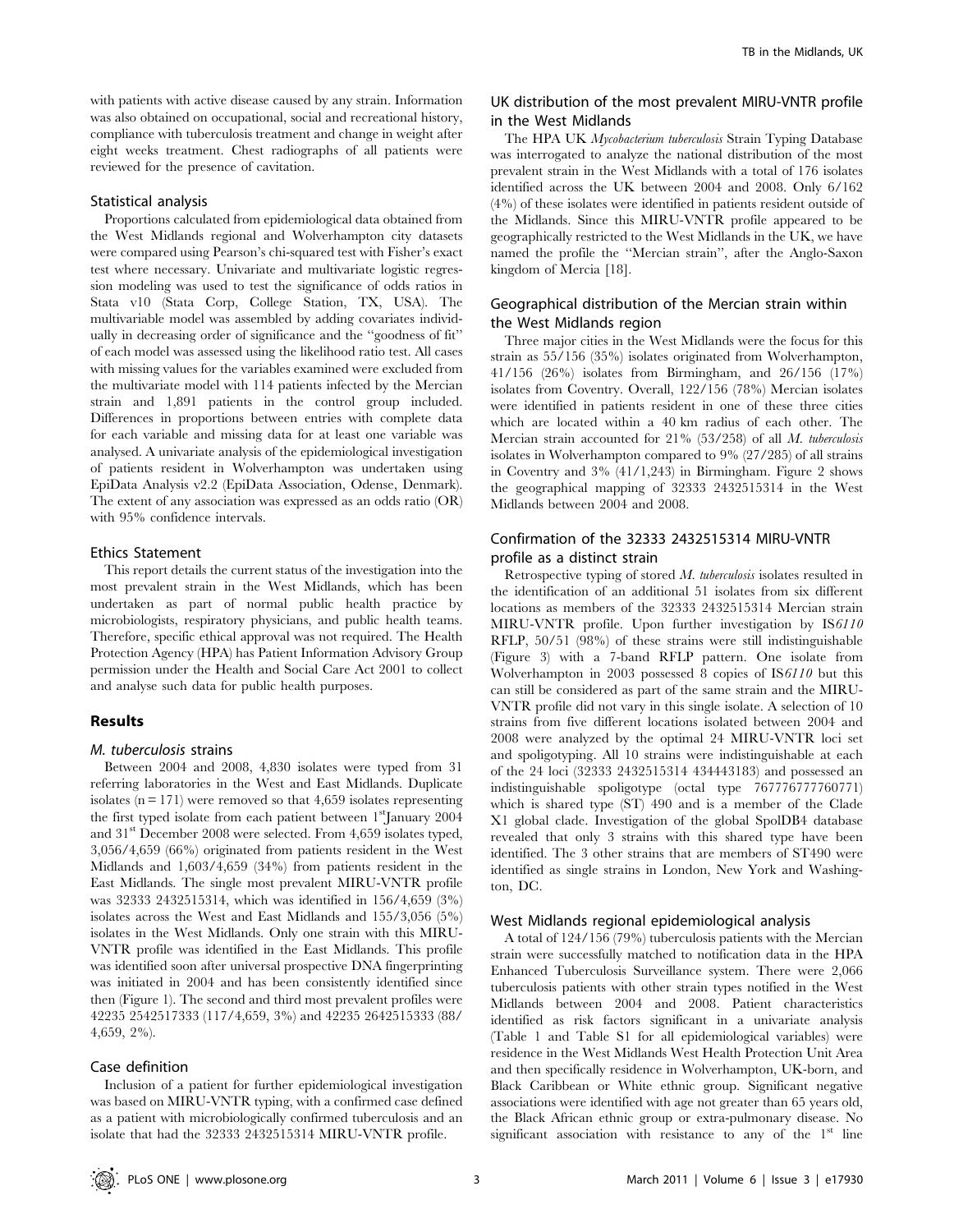

Figure 1. Incidence and cumulative total of the number of patients with the Mercian strain between 2004 and 2008. doi:10.1371/journal.pone.0017930.g001

tuberculosis drugs ( $p = .79$ ) or multi-drug resistance ( $p = .92$ ) was identified. The significant variables were then included in a multivariate logistic regression which identified that being UK-born, Black Caribbean ethnic group,  $>65$  years old, and resident in Wolverhampton, were significantly associated with the Mercian strain (Table 1). Age  $>65$  years old was a significantly negative association with the Mercian strain. Therefore, age  $<65$  years old is positively associated with the Mercian strain. There were no statistically significant differences between patients with complete data for each variable compared to those with missing data in both this analysis and the following city-wide epidemiological investigation.

# City-wide epidemiological investigation in Wolverhampton

The Mercian strain in Wolverhampton was significantly associated with white UK-born patients who presented with cavitations on chest X-ray and produced smear positive specimens (Table 2 and Table S2 for all epidemiological variables). Patients infected with the Mercian strain continued to experience weight loss at 8 weeks after starting anti-tubercular chemotherapy. This result was statistically significant  $(p<0.05)$ . However, there was no significant difference between treatment completion rates after 12 months.

Examination of the epidemiological factors revealed that cases with the Mercian strain were more likely to have a previous history of TB (9/35, 26%), and would have had significant previous contact with a case of TB (24/35, 69%), and in particular patients with the Mercian strain (13/35, 37%) (Table 2). Significant social factors detected were evidence of excess alcohol intake and cannabis use.

## **Discussion**

We describe here the identification of the most prevalent M. tuberculosis strain in the West Midlands, which we have termed the Mercian strain. Concordant MIRU-VNTR and RFLP data from six different geographical locations across the West Midlands indicated that this strain is present in 3 major cities. Regional, national, and global genotyping databases provided evidence that this strain was restricted to the West Midlands region in England. Regional data showed that this strain primarily infected UK-born, Black Caribbean patients less than 65 years old.

The regional and Wolverhampton epidemiological investigations presented in this report identified significant associations for the Mercian strain. However, they do not provide a full explanation of why the Mercian strain is more prevalent compared to other strains in the West Midlands. Drug and alcohol use were identified as significant social factors in Wolverhampton. Alcohol and drug use have been identified as significant associations in previously reported tuberculosis outbreaks particularly in lowincidence countries [19–22]. The cumulative number of cases and continuing presence of the Mercian strain does not follow a typical point-source outbreak pattern. The significant association with younger age suggests that cases caused by the Mercian strain have arisen as a result of recent transmission and not re-activation in older patients. A possible transmission scenario is that after the initial emergence of the Mercian strain there have been several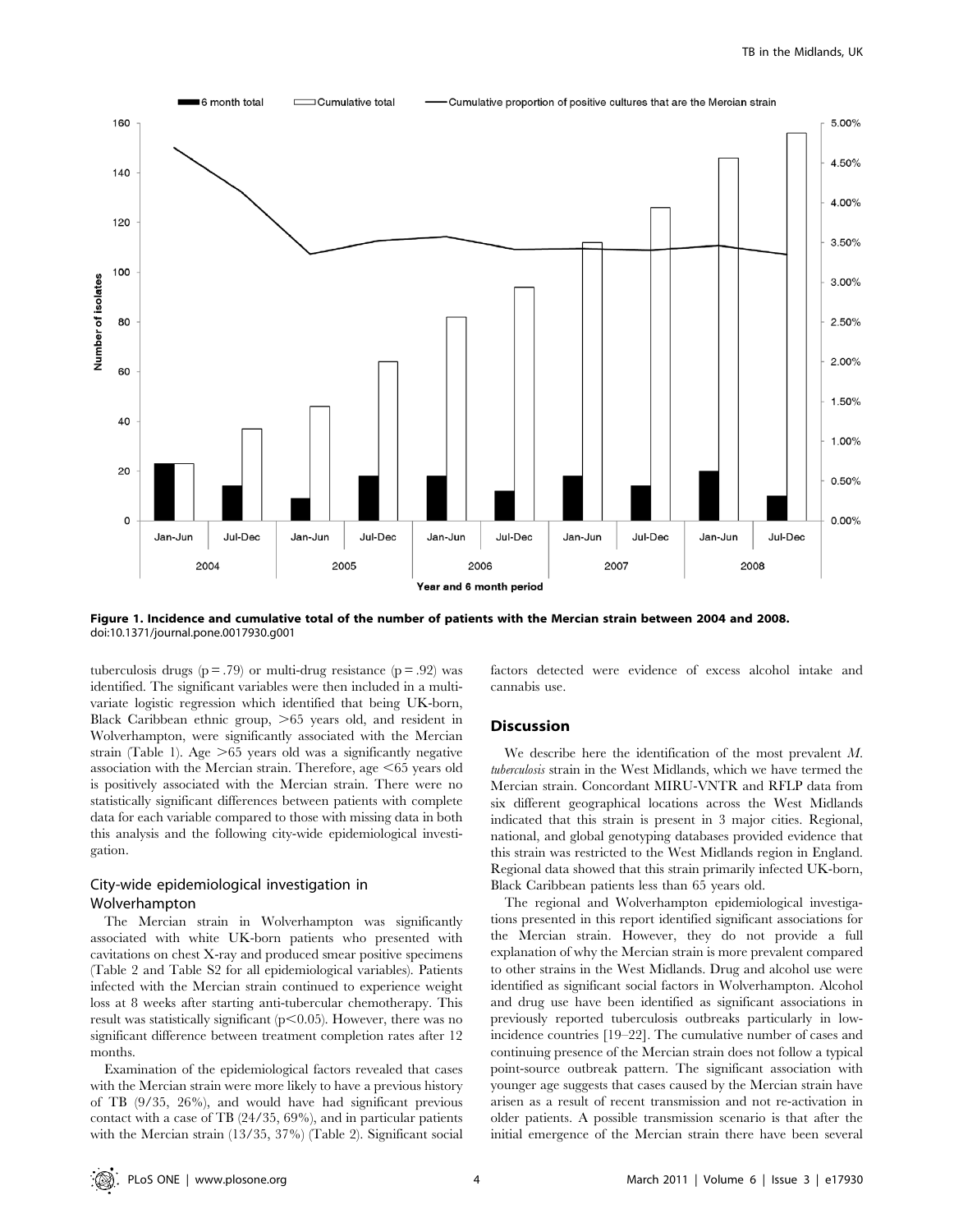

Figure 2. Geographical mapping of cases with the Mercian strain in the West Midlands between 2004 and 2008. Primary Care Trusts (PCTs) are regional NHS organizations in England that provide primary and community care. The city of Wolverhampton where the focused epidemiological investigation was undertaken is highlighted in yellow. The postcode map was produced under license by ©Crown Copyright and database right 2010. Ordnance Survey License 100016969/100022432. doi:10.1371/journal.pone.0017930.g002

independent clusters of transmission each with their own common social link. This has resulted in a large, complex social network where transmission persists and the complete transmission scenario is yet to be fully elucidated.

Both epidemiological investigations presented in this report were retrospective and did not involve direct patient interviews. The Mercian strain continues to be identified in the West Midlands which means that enhanced epidemiological knowledge could be obtained by prospectively investigating social links as each new patient is diagnosed. Investigation of potential factors which may cause a delay in diagnosis should be investigated as well. The data presented by us identified the infected patient population and also important common social factors. The exact interaction of patient population and social factors should be investigated further to identify and fully understand any confounding factors.

It must be noted that the Wolverhampton epidemiological investigation applied a detailed questionnaire that was only used in this location. Of the three major cities in the West Midlands, Wolverhampton had the highest proportion of the Mercian strain (21%). Patients with the Mercian strain in Birmingham and Coventry might differ in their use of drugs and alcohol. The results from the Wolverhampton and region-wide analysis do not concord exactly as different ethnic population groups were identified as at highest risk: the White population in Wolverhampton but the Black Caribbean group across the West Midlands.

Detection of this strain was only possible with the commencement of universal prospective typing of all M. tuberculosis isolates in the West and East Midlands. Only with universal prospective DNA fingerprinting was the full extent of the Mercian strain in the West Midlands fully characterized. Since the Mercian strain is not a drug-resistant strain without associated phenotypic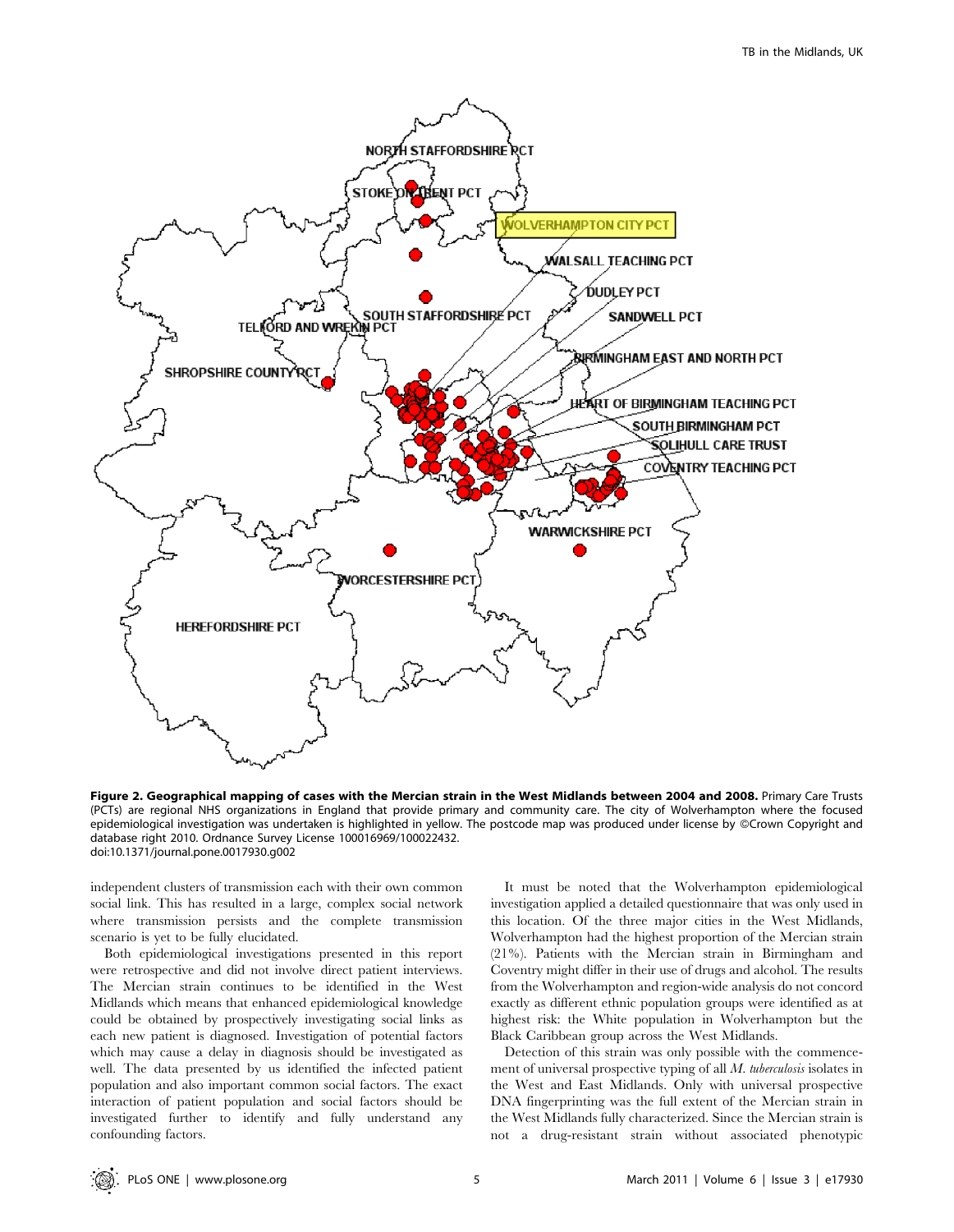

Figure 3. Results of RFLP analysis for isolates of the Mercian strain across the Midlands between 1995 and 2003. Each horizontal lane is an example of an individual M. tuberculosis strain from each location and year. The molecular sizes of the digested DNA fragments of MT14323 are shown in kilobases. The 8<sup>th</sup> IS6110 fragment was identified in an isolate from Wolverhampton in 2003. doi:10.1371/journal.pone.0017930.g003

properties that could differentiate it from other M. tuberculosis complex strains, it would only have been possible to detect this strain by universal prospective typing. The patient population in which the Mercian strain has been identified is different to the UK-wide situation for TB as the majority of patients diagnosed each year in the UK are not born in the UK and originate from the Indian Sub-Continent [9].

The 156 individual patients detected between 2004 and 2008, make the Mercian strain one of the largest known communitybased clusters in the world. Previous major prevalent strains have been identified in New York [23,24], Rotterdam [25], North London [3], and Rio de Janeiro [26].

The most prevalent strain detected in the UK was an isoniazid resistant strain in North London that was previously reported in 70 patients [3], with a current total of over 300 cases caused by this strain (Ibrahim Abubakar, Consultant Epidemiologist & TB Section Head, Respiratory Diseases Department - Tuberculosis Section, Health Protection Agency, personal communication). Isoniazid resistance acted as a very useful marker for detection of the strain. It was noted that without the drug resistance marker only prospective typing of all isolates would have detected this large, complex outbreak. This strain was predominantly found in young White or Black Caribbean UK-born adults with drug misuse as a common epidemiological factor [3]. It is possible that patients in this population group take longer to present clinically as TB may not be suspected when initial symptoms develop or they might not seek medical help soon after onset. Both factors aid strain transmission and disease progression.

A strain was identified in 93/314 (30%) patients in Rio de Janeiro that uniquely lacked a major region of genomic DNA  $(>=26.3 \text{ kb})$  which contained 10 genes including two potentially immunogenic PPE genes [26,27]. The RD<sup>Rio</sup> strain was associated with a higher frequency of cavitary pulmonary disease [28]. The major deletion identified in the RDRio strain has been hypothesized as having a major impact on the virulence properties of the RDRio strain. As the genomic content of the Mercian strain has not been characterized, further work should determine whether such a deletion or other similar major genomic variation has altered the virulence of this strain leading to multiple transmission events in and between three cities in the West Midlands.

Retrospective epidemiological studies have identified the earliest isolate of the Mercian strain from 1995 in an archive strain collection. This isolate was part of a cluster of 11 isoniazid resistant strains identified between 1995 and 2000 which was reported previously before the full regional extent of the Mercian strain was known  $[2]$ . We have typed very few archived M. tuberculosis strains from 1995 so the full extent of drug sensitive and drug resistant Mercian strains 15 years ago has not yet been assessed. The cluster of isoniazid resistant Mercian strains was present in one specific location. From 1995–2000, there was no other investigated instance of increased isoniazid resistance in the rest of the West Midlands caused by the Mercian strain.

As the Mercian strain has been present since prospective DNA fingerprinting was commenced in 2004 with a median of 30 isolates per year (range 27–37) and has represented a consistent proportion of strains (Figure 1), it is likely that the Mercian strain first emerged in the West Midlands well before 2004.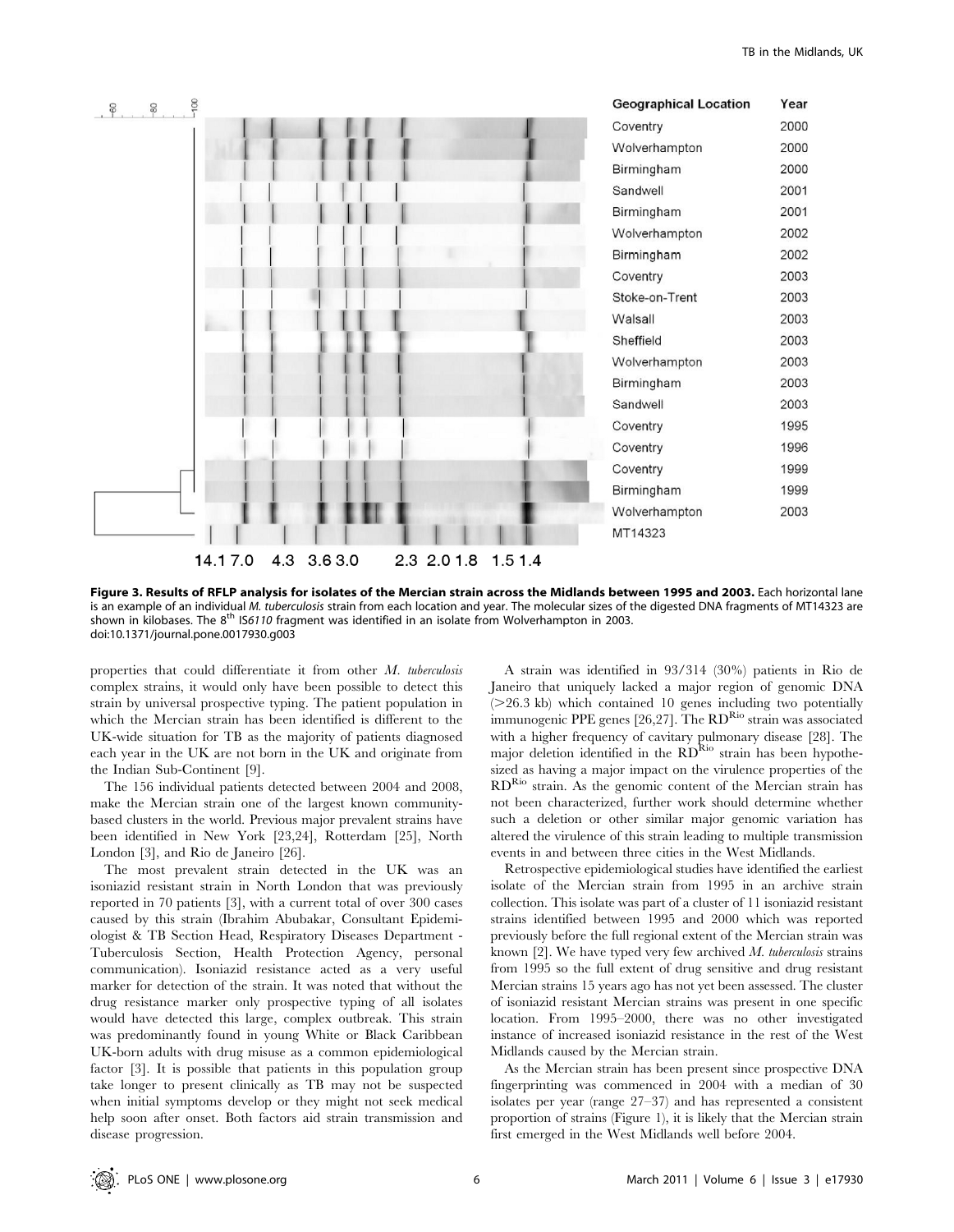Table 1. Univariate and multi-variate analysis of sociodemographic, clinical, and bacteriological data for patients with the Mercian strain (n = 124) and all other patients with strain typing data (n = 2,066) in the West Midlands between 2004 and 2008.

|                                             | <b>No. patients</b>    |                            | <b>Unadjusted</b>           |                |           | <b>Adjusted</b>   |               |           |
|---------------------------------------------|------------------------|----------------------------|-----------------------------|----------------|-----------|-------------------|---------------|-----------|
| Variable                                    | Mercian<br>$(n = 124)$ | <b>WT</b><br>$(n = 2,066)$ | <b>Odds Ratio</b>           | 95% CI         | P         | <b>Odds Ratio</b> | 95% CI        | p         |
| Gender                                      |                        |                            |                             |                |           |                   |               |           |
| Male                                        | 77                     | 1,118                      | 1.38                        | $0.95 - 2.01$  | 0.09      | 1.03              | $0.65 - 1.62$ | 0.91      |
| Age group (years)                           |                        |                            |                             |                |           |                   |               |           |
| $0 - 14$                                    | $\overline{4}$         | 45                         | 1.27                        | $0.45 - 3.59$  | 0.69      | 0.35              | $0.07 - 1.63$ | 0.18      |
| $15 - 44$                                   | 92                     | 1310                       | 1.00                        | 1.00           | Reference |                   |               |           |
| $45 - 64$                                   | 23                     | 379                        | 0.86                        | $0.54 - 1.38$  | 0.543     | 0.77              | $0.42 - 1.41$ | 0.40      |
| >65                                         | 5                      | 330                        | 0.22                        | $0.09 - 0.53$  | $< 0.01*$ | 0.25              | $0.09 - 0.67$ | $< 0.01*$ |
| HPU location in the West Midlands           |                        |                            |                             |                |           |                   |               |           |
| East                                        | 47                     | 1,126                      | 1.00                        | 1.00           | Reference |                   |               |           |
| North                                       | 10                     | 206                        | 1.16                        | $0.58 - 2.34$  | 0.67      |                   |               |           |
| West                                        | 67                     | 727                        | 2.21                        | $1.50 - 3.24$  | $< 0.01*$ |                   |               |           |
| Local Authority                             |                        |                            |                             |                |           |                   |               |           |
| Wolverhampton                               | 51                     | 169                        | 7.83                        | 5.30-11.58     | $< 0.01*$ | 9.29              | 5.69-15.19    | $< 0.01*$ |
| Place of birth                              |                        |                            |                             |                |           |                   |               |           |
| UK-born                                     | 100                    | 546                        | 18.03                       | 10.22-31.81    | $< 0.01*$ | 9.03              | 4.56-17.87    | $< 0.01*$ |
| Ethnic group                                |                        |                            |                             |                |           |                   |               |           |
| <b>Black Caribbean</b>                      | 32                     | 70                         | 14.84                       | $8.55 - 25.77$ | $< 0.01*$ | 5.68              | 2.96-10.91    | $< 0.01*$ |
| Black African                               | $\mathbf{1}$           | 362                        | 0.09                        | $0.01 - 0.68$  | 0.02      | 0.19              | $0.02 - 1.51$ | 0.12      |
| Indian Sub-Continent                        | 33                     | 1,102                      | 1.00                        | 1.00           | Reference |                   |               |           |
| Other                                       | 6                      | 105                        | 1.57                        | $0.60 - 4.10$  | 0.36      | 1.11              | $0.37 - 3.37$ | 0.85      |
| White                                       | 49                     | 366                        | 4.47                        | $2.79 - 7.15$  | $< 0.01*$ | 1.75              | $0.95 - 3.22$ | 0.07      |
| Site of disease                             |                        |                            |                             |                |           |                   |               |           |
| Pulmonary sputum smear positive             | 59                     | 655                        | 1.00                        | 1.00           | Reference |                   |               |           |
| Pulmonary sputum smear other                | 47                     | 711                        | 0.73                        | $0.49 - 1.09$  | 0.13      | 1.06              | $0.64 - 1.74$ | 0.83      |
| Extra pulmonary                             | 18                     | 685                        | 0.29                        | $0.17 - 0.50$  | $< 0.01*$ | 0.62              | $0.33 - 1.18$ | 0.15      |
| Clinical history of TB                      |                        |                            |                             |                |           |                   |               |           |
| Previous diagnosis of TB                    | 10                     | 85                         | 0.60                        | $0.30 - 1.20$  | 0.15      |                   |               |           |
| Treatment                                   |                        |                            |                             |                |           |                   |               |           |
| Patient admitted as in-patient              | 25                     | 329                        | 1.04                        | $0.64 - 1.65$  | 0.89      |                   |               |           |
| Treatment outcome at 12 months              |                        |                            |                             |                |           |                   |               |           |
| Treatment completed                         | 71                     | 1,157                      | 1.00                        | 1.00           | Reference |                   |               |           |
| Died                                        | 3                      | 108                        | 0.45                        | $0.14 - 1.46$  | 0.19      |                   |               |           |
| Lost to follow up                           | 4                      | 72                         | 0.91                        | $0.32 - 2.55$  | 0.85      |                   |               |           |
| Still on treatment                          | $\overline{2}$         | 32                         | 1.02                        | $0.24 - 4.34$  | 0.98      |                   |               |           |
| Treatment stopped                           | $\mathbf{1}$           | 6                          | 2.72                        | $0.32 - 22.87$ | 0.36      |                   |               |           |
| Transferred out                             | $\pmb{0}$              | 18                         | $\mathcal{L}_{\mathcal{A}}$ | ÷.             | $\sim$    |                   |               |           |
| Not completed unknown                       | $\overline{2}$         | 21                         | 1.55                        | $0.36 - 6.75$  | 0.56      |                   |               |           |
| Unknown                                     | $\overline{2}$         | 13                         | 2.51                        | $0.56 - 11.32$ | 0.23      |                   |               |           |
| Treatment outcome at 12 months              |                        |                            |                             |                |           |                   |               |           |
| Successful                                  | 73                     | 1,189                      | 0.89                        | $0.47 - 1.66$  | 0.71      |                   |               |           |
| Drug Sensitivity Testing                    |                        |                            |                             |                |           |                   |               |           |
| Resistance to any 1 <sup>st</sup> line drug | 5                      | 93                         | 0.89                        | $0.35 - 2.22$  | 0.79      |                   |               |           |
| <b>MDR</b>                                  | $\mathbf{1}$           | 15                         | 1.10                        | $0.14 - 8.43$  | 0.92      |                   |               |           |

 $*$ P-values were considered as statistically significant if  $\leq$ 0.05. Significant unadjusted values were included in the multi-variate model.

The wild-type (WT) consisted of tuberculosis patients infected with M. tuberculosis strains other than the Mercian strain.

doi:10.1371/journal.pone.0017930.t001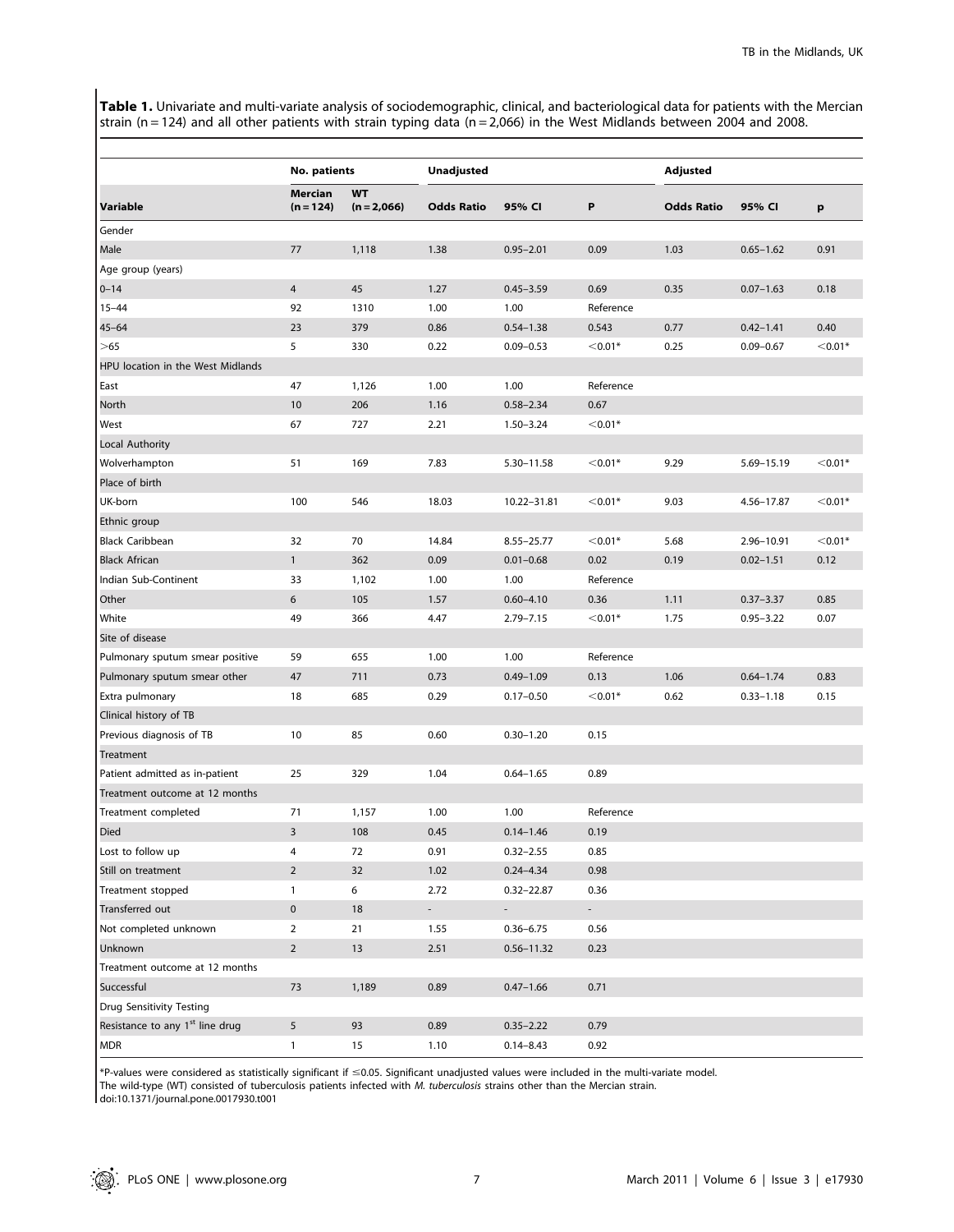Table 2. Epidemiological data obtained from a city-wide investigation of patients with and without the Mercian strain in Wolverhampton, UK between 2003 and 2006.

|                                             |                              | <b>WT</b><br>$(n = 47)$ | <b>Unadjusted</b>            |                          |                          | <b>Adjusted</b>   |                |           |
|---------------------------------------------|------------------------------|-------------------------|------------------------------|--------------------------|--------------------------|-------------------|----------------|-----------|
| Variable                                    | <b>Mercian</b><br>$(n = 35)$ |                         | <b>Odds Ratio</b>            | 95% CI                   | p                        | <b>Odds Ratio</b> | 95% CI         | p         |
| Patient gender                              |                              |                         |                              |                          |                          |                   |                |           |
| Female                                      | 18                           | 20                      | 1.42                         | $0.54 - 3.77$            | 0.43                     |                   |                |           |
| Age group (years)                           |                              |                         |                              |                          |                          |                   |                |           |
| $0 - 14$                                    | $\mathbf{1}$                 | $\mathbf{1}$            | 1.15                         | $0.01 - 92.99$           | 1.00                     |                   |                |           |
| $15 - 44$                                   | 27                           | 31                      | 1.00                         | 1.00                     | Reference                |                   |                |           |
| $45 - 64$                                   | 4                            | 10                      | 0.46                         | $0.10 - 1.85$            | 0.22                     |                   |                |           |
| $>\!\!65$                                   | 3                            | 5                       | 0.69                         | $0.10 - 3.95$            | 0.72                     |                   |                |           |
| Ethnic group                                |                              |                         |                              |                          |                          |                   |                |           |
| Indian Sub-Continent                        | 11                           | 23                      | 1.00                         | 1.00                     | Reference                |                   |                |           |
| <b>Black African</b>                        | $\mathbf 0$                  | 6                       | $\overline{\phantom{a}}$     | $\overline{\phantom{a}}$ | $\overline{\phantom{a}}$ |                   |                |           |
| <b>Black Caribbean</b>                      | 9                            | 6                       | 3.06                         | $0.75 - 13.46$           | 0.07                     |                   |                |           |
| Other                                       | $\mathbf{1}$                 | 5                       | 0.44                         | $0.01 - 4.71$            | 0.65                     |                   |                |           |
| White                                       | 14                           | 7                       | 4.06                         | 1.15-15.77               | $0.01*$                  |                   |                |           |
| Country of birth                            |                              |                         |                              |                          |                          |                   |                |           |
| UK-born                                     | 32                           | 12                      | 29.42                        | 7.32-177.18              | $< 0.01*$                | 9.68              | 2.00-46.78     | $<$ 0.01* |
| Epidemiological History                     |                              |                         |                              |                          |                          |                   |                |           |
| Previous contact with TB case               | 24                           | 11                      | 6.94                         | $2.42 - 21.50$           | $< 0.01*$                | 3.40              | $0.92 - 12.59$ | 0.07      |
| Previous contact with Mercian strain        | 13                           | $\mathbf 0$             | 15.65                        | 4.76-51.48               | $<$ 0.01*                |                   |                |           |
| Previous history of TB                      | 9                            | 3                       | 4.97                         | $1.11 - 31.13$           | $0.01*$                  |                   |                |           |
| Clinical co-factors                         |                              |                         |                              |                          |                          |                   |                |           |
| Malignancy                                  | $\mathbf{1}$                 | 0                       | 10.41                        | $0.20 - 547.59$          | $0.43*$                  |                   |                |           |
| <b>Diabetes</b>                             | $\overline{2}$               | 7                       | 0.35                         | $0.03 - 2.01$            | 0.29                     |                   |                |           |
| Social factors                              |                              |                         |                              |                          |                          |                   |                |           |
| Excess alcohol use                          | 16                           | 4                       | 8.78                         | 2.42-41.01               | $< 0.01*$                | $6.26***$         | $1.45 - 27.02$ | 0.01      |
| Cigarette smoking                           | 6                            | 3                       | 2.99                         | 0.58-19.96               | 0.12                     |                   |                |           |
| Cannabis use                                | 11                           | $\overline{2}$          | 10.02                        | 1.96-100.33              | $< 0.01*$                |                   |                |           |
| Unemployed                                  | 21                           | 23                      | 1.56                         | $0.59 - 4.18$            | 0.32                     |                   |                |           |
| Clinical presentation                       |                              |                         |                              |                          |                          |                   |                |           |
| Cavitary disease                            | 22                           | 12                      | 4.83                         | 1.74-14.24               | $< 0.01*$                | 1.57              | $0.40 - 6.17$  | 0.52      |
| Pulmonary disease                           | 31                           | 34                      | 2.93                         | $0.79 - 13.64$           | 0.07                     |                   |                |           |
| Sputum specimen                             | 25                           | 24                      | 2.37                         | $0.87 - 6.84$            | 0.06                     |                   |                |           |
| Positive microscopy                         | 22                           | 17                      | 2.94                         | $1.10 - 8.19$            | $0.02*$                  |                   |                |           |
| Treatment                                   |                              |                         |                              |                          |                          |                   |                |           |
| Therapy non-adherence                       | $\overline{7}$               | 3                       | 3.61                         | $0.75 - 23.42$           | 0.06                     |                   |                |           |
| Weight loss after initiation of treatment   | 8                            | $\pmb{0}$               | 12.99                        | 3.00-56.28               | $< 0.01*$                |                   |                |           |
| Completed treatment within 12 months        | 26                           | 36                      | 0.64                         | $0.17 - 2.29$            | 0.43                     |                   |                |           |
| <b>Drug Sensitivity Testing</b>             |                              |                         |                              |                          |                          |                   |                |           |
| Resistance to any 1 <sup>st</sup> line drug | $\mathbf 0$                  | $\mathbf{1}$            | $\qquad \qquad \blacksquare$ | $\overline{\phantom{a}}$ | $\overline{\phantom{a}}$ |                   |                |           |
| <b>MDR</b>                                  | 0                            | $\pmb{0}$               | ÷,                           | ÷,                       | $\blacksquare$           |                   |                |           |

 $*$ P-values were considered as statistically significant if  $\leq$ 0.05.

\*\*OR for excess alcohol use and cannabis use combined.

doi:10.1371/journal.pone.0017930.t002

Universal prospective DNA fingerprinting is an essential part of many countries TB control programs as it has been used to estimate transmission in specific populations groups. The Netherlands have undertaken universal prospective DNA fingerprinting of all M. tuberculosis isolates since 1993 [29]. This enabled the identification of transmission after migration in patients recently arrived in the Netherlands as infections in 30% to 40% of Turkish, Moroccan, and Somali patients could be attributed to recent transmission [29].

Secondly, it has also been shown in the Netherlands that combining data obtained from nationwide tuberculosis contact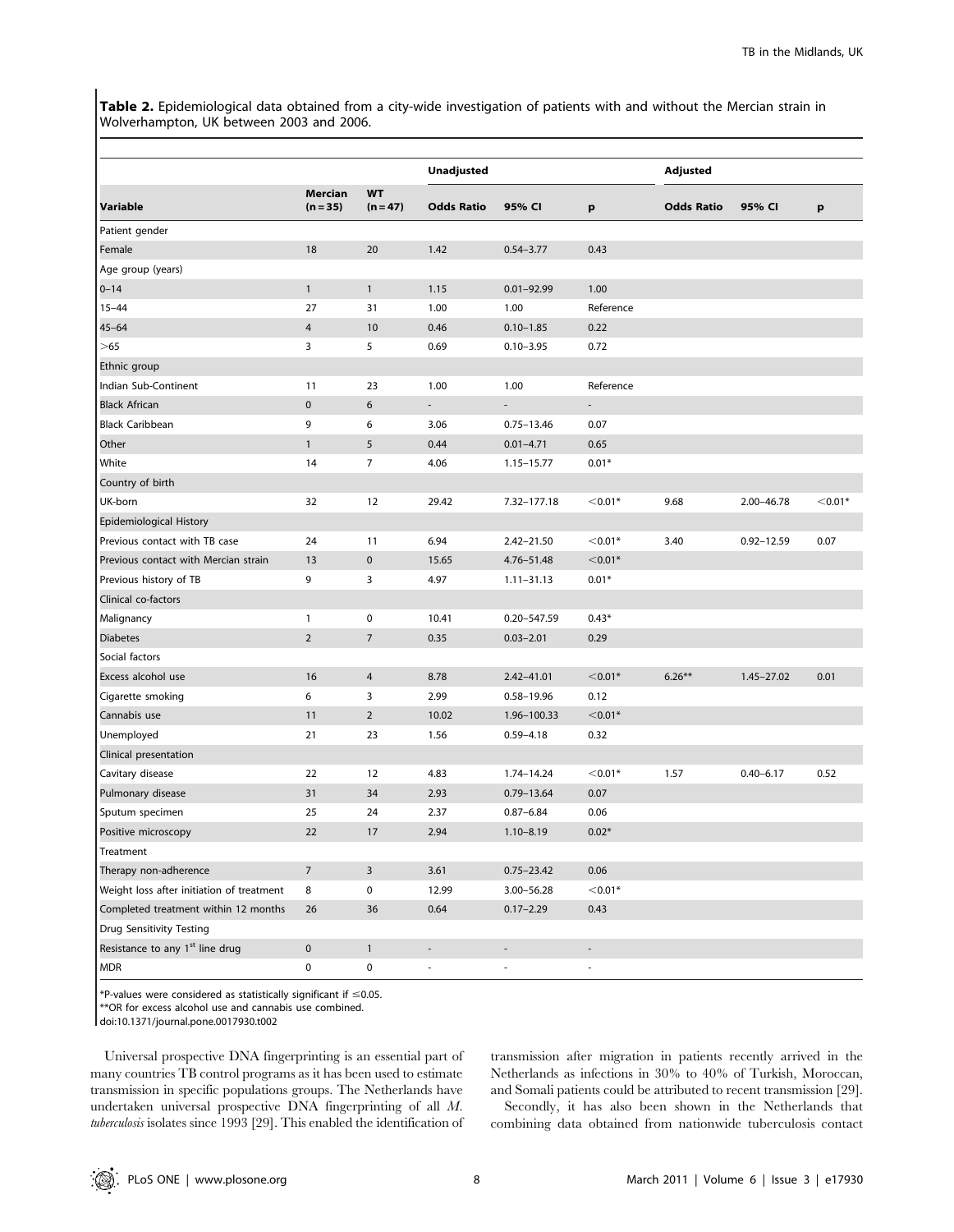investigation and DNA fingerprinting surveillance greatly increased the number of defined epidemiological links. In 2,206 clustered cases, DNA fingerprinting increased the number of epidemiologic links from 462 before DNA fingerprinting data was known to 1,002 epidemiologic established links after cluster investigation involving a combination of molecular and epidemiological data. DNA fingerprinting did not increase the number of patients identified as contacts but cluster monitoring did enable the identification of transmission events not detected by contact investigations, the development and evaluation of focused interventions and evaluation of regional tuberculosis eradication programs [30]. A study in Maryland showed that cluster investigation including DNA fingerprinting analysis identified 43/113 (38%) of all detected patient links. [31] .

A more recent study showed that DNA fingerprinting data could be used to prospectively identify rapidly expanding clusters before expansion actually occurred based on the properties of the first two patients in a cluster. If the first two patients in a cluster were identified within 3 months of each other, one or both were ,35 years old, and both patients resided in an urban area and originated from Sub-Saharan Africa, there was a more than 5 times increased probability that this strain in an initial cluster of two paired patients would be identified in 5 or more patients within 2 years [32].

We describe here the identification of the most prevalent M. tuberculosis strain in the West Midlands region of the UK, with 156 isolates in a 5 year period between 2004 and 2008. The Mercian strain has been significantly associated with UKborn patients, appears to be geographically restricted to the West Midlands region in the UK with evidence of ongoing transmission.

# Supporting Information

Table S1 Univariate and multi-variate analysis of sociodemographic, clinical, and bacteriological data for patients with the

## References

- 1. Evans JT, Smith EG, Banerjee A, Smith RM, Dale J, et al. (2007) Cluster of human tuberculosis caused by Mycobacterium bovis: evidence for person-to-person transmission in the UK. Lancet 369: 1270–1276.
- 2. Hawkey PM, Smith EG, Evans JT, Monk P, Bryan G, et al. (2003) Mycobacterial interspersed repetitive unit typing of Mycobacterium tuberculosis compared to IS6110-based restriction fragment length polymorphism analysis for investigation of apparently clustered cases of tuberculosis. J Clin Microbiol 41: 3514–3520.
- 3. Ruddy MC, Davies AP, Yates MD, Yates S, Balasegaram S, et al. (2004) Outbreak of isoniazid resistant tuberculosis in north London. Thorax 59: 279–285.
- 4. van Soolingen D, Borgdorff MW, de Haas PE, Sebek MM, Veen J, et al. (1999) Molecular epidemiology of tuberculosis in the Netherlands: a nationwide study from 1993 through 1997. J Infect Dis 180: 726–736.
- 5. Small PM, Hopewell PC, Singh SP, Paz A, Parsonnet J, et al. (1994) The epidemiology of tuberculosis in San Francisco. A population-based study using conventional and molecular methods. N Engl J Med 330: 1703–1709.
- 6. Love J, Sonnenberg P, Glynn JR, Gibson A, Gopaul K, et al. (2009) Molecular epidemiology of tuberculosis in England, 1998. Int J Tuberc Lung Dis 13: 201–207.
- 7. Stavrum R, Myneedu VP, Arora VK, Ahmed N, Grewal HM (2009) In-depth molecular characterization of Mycobacterium tuberculosis from New Delhi– predominance of drug resistant isolates of the 'modern' (TbD1) type. PLoS One 4: e4540.
- 8. Ghebremichael S, Groenheit R, Pennhag A, Koivula T, Andersson E, et al. (2010) Drug resistant Mycobacterium tuberculosis of the Beijing genotype does not spread in Sweden. PLoS One 5: e10893.
- 9. Health Protection Agency (2009) Tuberculosis in the UK: Annual report on tuberculosis surveillance and control in the UK 2009. Health Protection Agency.
- 10. Office for National Statistics (2010) West Midlands: Population and Migration.

Mercian strain  $(n = 124)$  and all other patients with strain typing data ( $n = 2,066$ ) in the West Midlands from 2004–2008. (DOCX)

Table S2 Epidemiological data obtained from a city-wide investigation of patients with and without the Mercian strain in Wolverhampton, UK. (DOCX)

## Acknowledgments

The authors would like to thank all microbiology laboratories in the Midlands that refer specimens and isolates to the Midlands Regional Centre for Mycobacteriology, local tuberculosis clinical services and health protection units, all centres that contribute strain typing data to the HPA UK M. tuberculosis Strain Typing database and all staff at the Midlands Regional Centre for Mycobacteriology for undertaking isolation, identification, and typing of isolates. The authors would like to specifically acknowledge: Helen Bagnall and Jianxia Sun (HPA West Midlands Regional Surveillance Unit, Birmingham, UK) for providing the geographical mapping and treatment outcome data for the Wolverhampton dataset; Richard Myers and Jonathan Green (Bioinformatics Unit, HPA Centre for Infections, London, UK) for advice with regards to querying the HPA national typing database and providing geographical matching to NHS geographical boundaries; Eve Arnold (HPA Centre for Infections, London, UK) for statistical advice; Beck Taylor (Department of Public Health, Epidemiology and Biostatistics, University of Birmingham, Birmingham, UK); Ashis Banerjee (NHS Worcestershire, Worcester, UK); Huda Mohamed (HPA West Midlands East Health Protection Unit, Solihull, UK), John Innes (Birmingham Chest Clinic, Birmingham, UK) and Naveed Syed (HPA West Midlands West Health Protection Unit, Kidderminster, UK) for various investigations into the Mercian strain.

#### Author Contributions

Conceived and designed the experiments: JTE RLSW LA ALG EGS AW IA JSM PMH. Performed the experiments: JTE RLSW LA ALG SG. Analyzed the data: JTE RLSW LA ALG SG. Contributed reagents/ materials/analysis tools: RLSW LA BO IA JSM SG HJ. Wrote the paper: JTE LA EGS AW IA PS PMH.

- 11. Frothingham R, Meeker-O'Connell WA (1998) Genetic diversity in the Mycobacterium tuberculosis complex based on variable numbers of tandem DNA repeats. Microbiology 144: 1189–1196.
- 12. Supply P, Mazars E, Lesjean S, Vincent V, Gicquel B, et al. (2000) Variable human minisatellite-like regions in the Mycobacterium tuberculosis genome. Mol Microbiol 36: 762–771.
- 13. Supply P, Allix C, Lesjean S, Cardoso-Oelemann M, Rusch-Gerdes S, et al. (2006) Proposal for standardization of optimized mycobacterial interspersed repetitive unit-variable-number tandem repeat typing of Mycobacterium tuberculosis. J Clin Microbiol 44: 4498–4510.
- 14. Health Protection Agency (2010) HPA UK *Mycobacterium tuberculosis* Strain Typing Database. Health Protection Agency Date accessed: 7<sup>th</sup> July 2010.
- 15. van Embden JD, Cave MD, Crawford JT, Dale JW, Eisenach KD, et al. (1993) Strain identification of Mycobacterium tuberculosis by DNA fingerprinting: recommendations for a standardized methodology. J Clin Microbiol 31: 406–409.
- 16. Cowan LS, Diem L, Brake MC, Crawford JT (2004) Transfer of a Mycobacterium tuberculosis genotyping method, Spoligotyping, from a reverse line-blot hybridization, membrane-based assay to the Luminex multianalyte profiling system. J Clin Microbiol 42: 474–477.
- 17. Brudey K, Driscoll JR, Rigouts L, Prodinger WM, Gori A, et al. (2006) Mycobacterium tuberculosis complex genetic diversity: mining the fourth international spoligotyping database (SpolDB4) for classification, population genetics and epidemiology. BMC Microbiol 6:23.: 23.
- 18. SarahZaluckyj (2001) Mercian: the Anglo-Saxon kingdom of central England. Logaston Press: Woonton.
- 19. Jackson AD, Seagar AL, Reid ME, Doig C, Forbes KJ, et al. (2009) Characterising transmission of a tuberculosis genotype in Scotland: a qualitative approach to social network enquiry. Int J Tuberc Lung Dis 13: 486–493.
- 20. Fok A, Numata Y, Schulzer M, FitzGerald MJ (2008) Risk factors for clustering of tuberculosis cases: a systematic review of population-based molecular epidemiology studies. Int J Tuberc Lung Dis 12: 480–492.